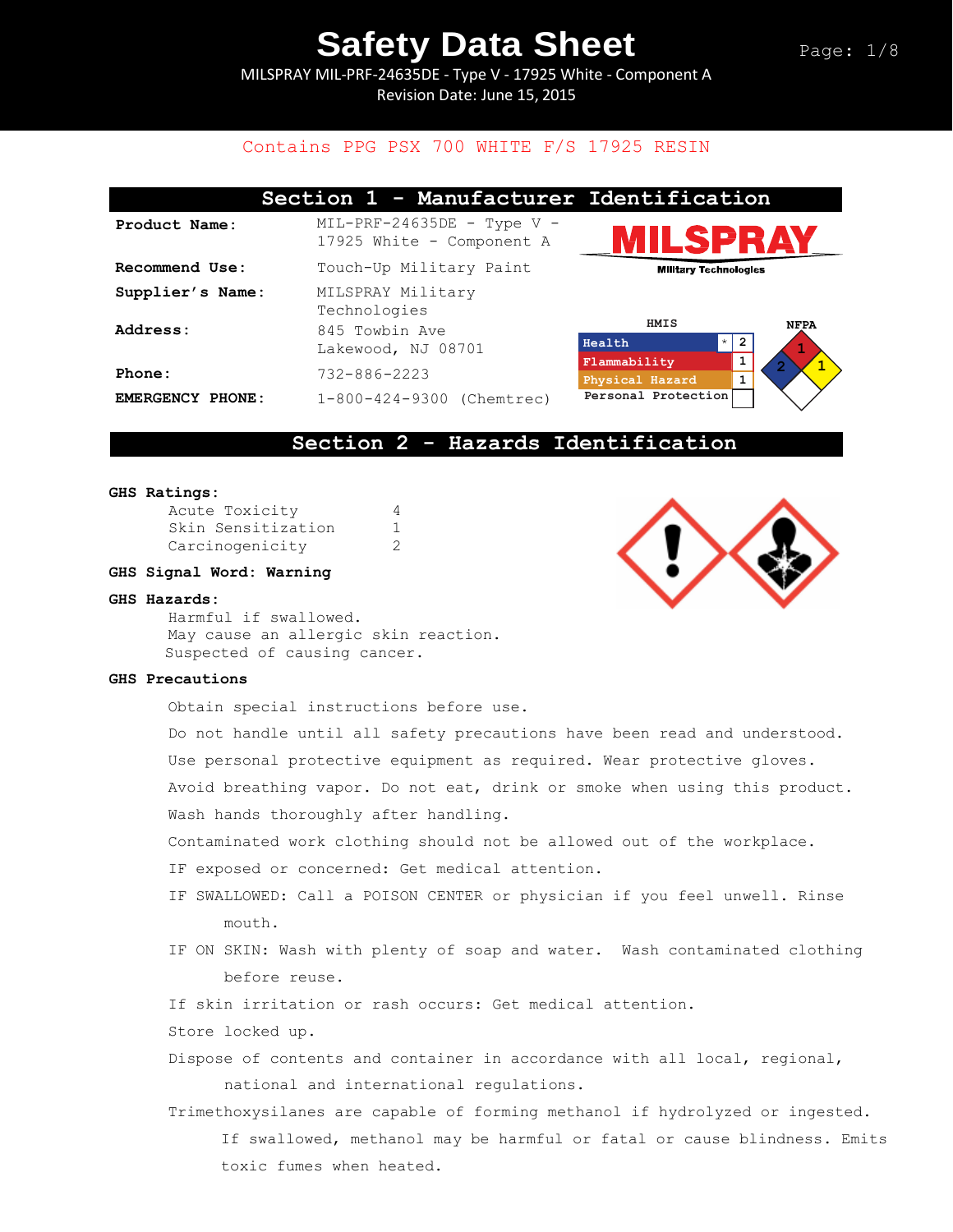MILSPRAY MIL-PRF-24635DE - Type V - 17925 White - Component A Revision Date: June 15, 2015

### **Section 3 - Composition/Information on Ingredients**

| Component                                                  | CAS Number       | % by weight |
|------------------------------------------------------------|------------------|-------------|
| Proprietary silicone                                       | Trade Secret     | $15 - 40$   |
| Epoxy                                                      | Trade Secret     | $15 - 40$   |
| titanium dioxide                                           | $13463 - 67 - 7$ | $10 - 30$   |
| bis $(1, 2, 2, 6, 6$ -pentamethyl-4-piperidyl)<br>sebacate | $41556 - 26 - 7$ | $1 - 5$     |

### **Section 4 - First Aid Measures**

If ingestion, irritation, any type of overexposure or symptoms of overexposure occur during or persists after use of this product, contact a POISON CONTROL CENTER, EMERGENCY ROOM OR PHYSICIAN immediately; have Safety Data Sheet information available. Never give anything by mouth to an unconscious or convulsing person.

**EYE CONTACT:** Check for and remove any contact lenses. Immediately flush eyes with running water for at least 15 minutes, keeping eyelids open. Seek immediate medical attention.

**SKIN CONTACT:** Remove contaminated clothing and shoes. Wash skin thoroughly with soap and water or use recognized skin cleanser. Do NOT use solvents or thinners. Adverse symptoms may include irritation and/or redness.

**INHALATION:** Remove to fresh air. Keep person warm and at rest. If not breathing, if breathing is irregular or if respiratory arrest occurs, provide artificial respiration or oxygen by trained personnel.

**INGESTION:** If swallowed, seek medical advice immediately and show this container or label. Keep person warm and at rest. Do NOT induce vomiting. Harmful if swallowed.

**NOTE TO PHYSICIAN:** In case of inhalation of decomposition products in a fire, symptoms may be delayed. The exposed person may need to be kept under medical surveillance for 48 hours.

**PROTECTION OF FIRST-AIDERS:** No action shall be taken involving any personal risk or without suitable training. It may be dangerous to the person providing aid to give mouth-to-mouth resuscitation. Wash contaminated clothing thoroughly with water before removing it, or wear gloves.

## **Section 5 - Fire Fighting Measures**

**SUITABLE EXTINGUISHING MEDIA:** Use an extinguishing agent suitable for the surrounding fire.

**UNSUITABLE EXTINGUISHING MEDIA:** Not available.

**UNUSUAL FIRE & EXPLOSION HAZARDS:** In a fire or if heated, a pressure increase will occur and the container may burst. Vapors may accumulate in low or confined areas or travel a considerable distance to a source of ignition and flash back. This material is toxic to aquatic life with long lasting effects. Fire water contaminated with this material must be contained and prevented from being discharged to any waterway, sewer or drain.

**PRODUCTS OF COMBUSTION:** Decomposition products may include the following materials: carbon dioxide carbon monoxide nitrogen oxides metal oxide/oxides

**PROTECTION OF FIREFIGHTERS:** Promptly isolate the scene by removing all persons from the vicinity of the incident if there is a fire. No action shall be taken involving any personal risk or without suitable training.

**FIRE FIGHTING EQUIPMENT:** Fire-fighters should wear appropriate protective equipment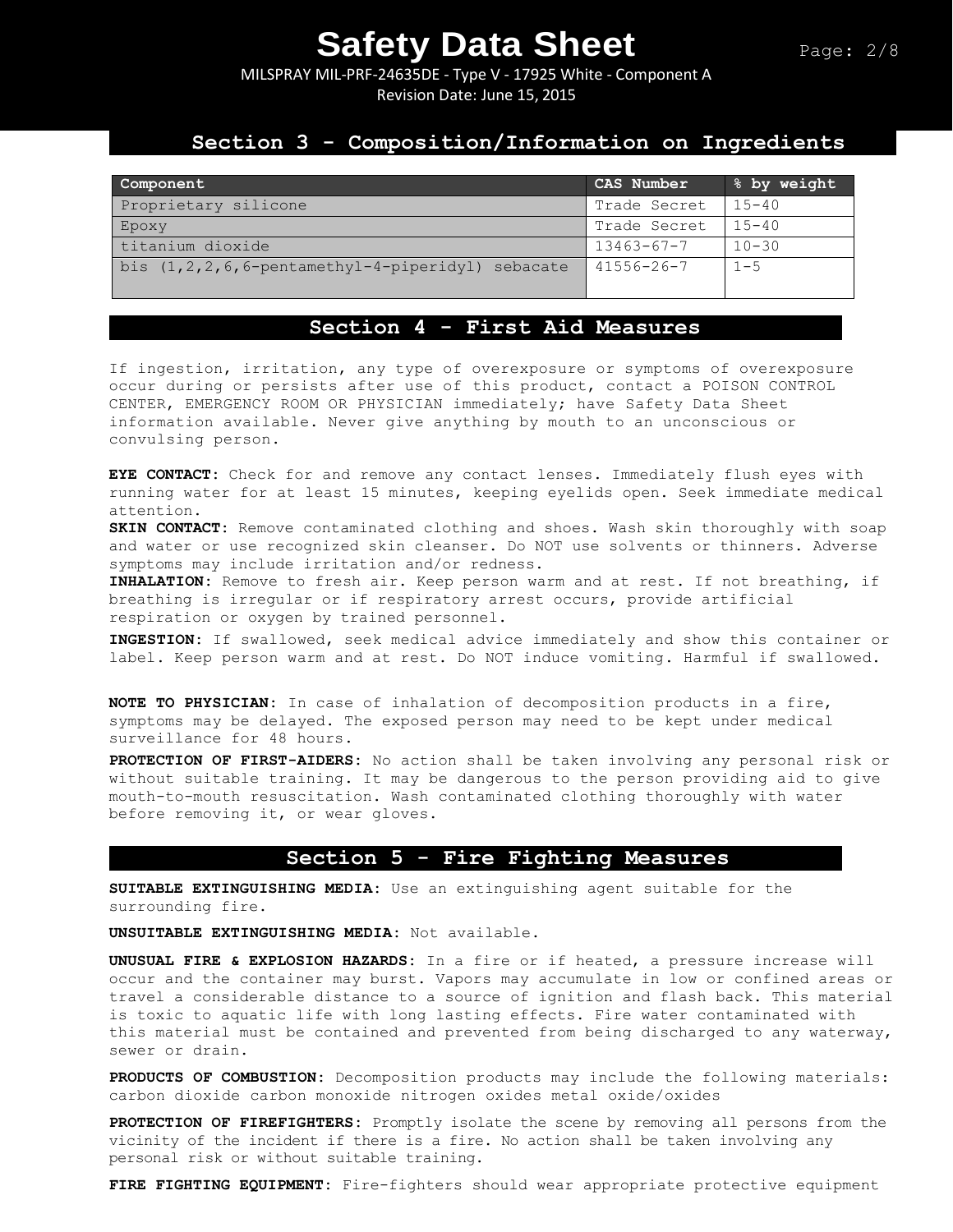MILSPRAY MIL-PRF-24635DE - Type V - 17925 White - Component A

Revision Date: June 15, 2015

and self-contained breathing apparatus (SCBA) with a full face-piece operated in positive pressure mode.

### **Section 6 - Accidental Release Measures**

**PERSONAL PRECAUTIONS:** No action shall be taken involving any personal risk or without suitable training. Evacuate surrounding areas. Keep unnecessary and unprotected personnel from entering. Do not touch or walk through spilled material. Avoid breathing vapor or mist. Provide adequate ventilation. Wear appropriate respirator when ventilation is inadequate. Put on appropriate personal protective equipment.

**EMERGENCY RESPONDER PRECAUTIONS:** If specialized clothing is required to deal with the spillage, take note of any information in Section 8 on suitable and unsuitable materials. See also the information in "Personal Precautions".

**ENVIRONMENTAL PRECAUTIONS:** Avoid dispersal of spilled material and runoff and contact with soil, waterways, drains and sewers. Inform the relevant authorities if the product has caused environmental pollution (sewers, waterways, soil or air).

**SPILL AND LEAK PROCEDURES:** Spill supervisor - Ensure cleanup personnel wear all appropriate Personal Protective Equipment (PPE), including respiratory protection. Remove all ignition sources. Keep nonessential personnel away from the contaminated area.

### **METHODS OF CONTAINMENT AND CLEAN-UP:**

**SMALL SPILLS:** Stop leak if without risk. Move containers from spill area. Dilute with water and mop up if water-soluble. Alternatively, or if waterinsoluble, absorb with an inert dry material and place in an appropriate waste disposal container. Dispose of via a licensed waste disposal contractor.

**LARGE SPILLS:** Stop leak if without risk. Move containers from spill area. Approach release from upwind. Prevent entry into sewers, water courses, basements or confined areas. Wash spillages into an effluent treatment plant or proceed as follows. Contain and collect spillage with non-combustible, absorbent material e.g. sand, earth, vermiculite or diatomaceous earth and place in container for disposal according to local regulations (see Section 13). Dispose of via a licensed waste disposal contractor. Contaminated absorbent material may pose the same hazard as the spilled product. Note: see Section 1 for emergency contact information and Section 13 for waste disposal.

**OTHER INFORMATION:** Not available.

### **Section 7 - Handling and Storage**

**HANDLING**: Put on appropriate personal protective equipment (see Section 8). Persons with a history of skin sensitization problems should not be employed in any process in which this product is used. Avoid exposure - obtain special instructions before use. Do not handle until all safety precautions have been read and understood. Do not get in eyes or on skin or clothing. Do not ingest. Avoid breathing vapor or mist. If during normal use the material presents a respiratory hazard, use only with adequate ventilation or wear appropriate respirator. Keep in the original container or an approved alternative made from a compatible material, kept tightly closed when not in use. Empty containers retain product residue and can be hazardous. Do not reuse container.

Vapors may accumulate in low or confined areas or travel a considerable distance to a source of ignition and flash back. Vapors are heavier than air and may spread along floors. If this material is part of a multiple component system, read the Safety Data Sheet(s) for the other component or components before blending as the resulting mixture may have the hazards of all of its parts.

Eating, drinking and smoking should be prohibited in areas where this material is handled, stored and processed. Workers should wash hands and face before eating,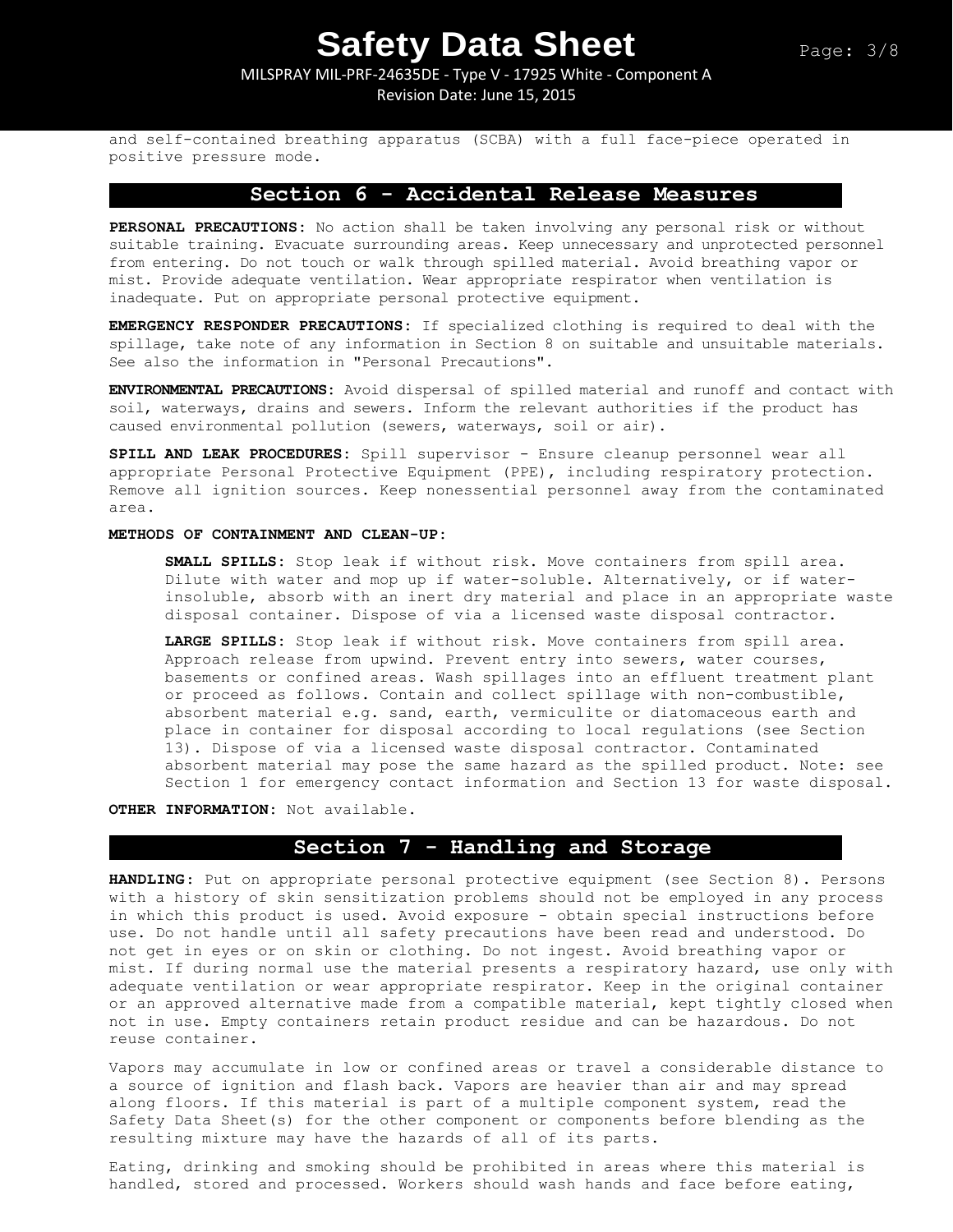### MILSPRAY MIL-PRF-24635DE - Type V - 17925 White - Component A Revision Date: June 15, 2015

drinking and smoking. Remove contaminated clothing and protective equipment before entering eating areas. See also Section 8 for additional information on hygiene measures.

**STORAGE:** Do not store above the following temperature: 35°C (95°F). Store in accordance with local regulations. Store in original container protected from direct sunlight in a dry, cool and well-ventilated area, away from incompatible materials (see Section 10) and food and drink. Keep container tightly closed and sealed until ready for use. Containers that have been opened must be carefully resealed and kept upright to prevent leakage. Do not store in unlabeled containers. Use appropriate containment to avoid environmental contamination.

### **Section 8 - Exposure Controls/Personal Protection**

| Component        | OSHA PEL-TWA                                      | ACGIH TLV-TWA                |
|------------------|---------------------------------------------------|------------------------------|
| titanium dioxide | 15 mg/m <sup>3</sup> 8 hours.<br>Form: Total dust | $10 \text{ mg/m}^3$ 8 hours. |

**RECOMMENDED MONITORING PROCEDURES:** If this product contains ingredients with exposure limits, personal, workplace atmosphere or biological monitoring may be required to determine the effectiveness of the ventilation or other control measures and/or the necessity to use respiratory protective equipment. Reference should be made to appropriate monitoring standards. Reference to national guidance documents for methods for the determination of hazardous substances will also be required.

**ENGINEERING CONTROLS:** If user operations generate dust, fumes, gas, vapor or mist, use process enclosures, local exhaust ventilation or other engineering controls to keep worker exposure to airborne contaminants below any recommended or statutory limits.

**ENVIRONMENTAL EXPOSURE CONTROLS:** Emissions from ventilation or work process equipment should be checked to ensure they comply with the requirements of environmental protection legislation. In some cases, fume scrubbers, filters or engineering modifications to the process equipment will be necessary to reduce emissions to acceptable levels.

**EYE PROTECTION**: Safety glasses with side shields.

**SKIN PROTECTION:** Chemical-resistant, impervious gloves complying with an approved standard should be worn at all times when handling chemical products if a risk assessment indicates this is necessary. Considering the parameters specified by the glove manufacturer, check during use that the gloves are still retaining their protective properties. It should be noted that the time to breakthrough for any glove material may be different for different glove manufacturers. In the case of mixtures, consisting of several substances, the protection time of the gloves cannot be accurately estimated. Wear butyl rubber gloves. Personal protective equipment for the body should be selected based on the task being performed and the risks involved and should be approved by a specialist before handling this product. Appropriate footwear and any additional skin protection measures should be selected based on the task being performed and the risks involved and should be approved by a specialist before handling this product.

**RECOMMENDED VENTILATION:** Not available.

**RESPIRATORY PROTECTION**: Respirator selection must be based on known or anticipated exposure levels, the hazards of the product and the safe working limits of the selected respirator. If workers are exposed to concentrations above the exposure limit, they must use appropriate, certified respirators. Use a properly fitted, air-purifying or air-fed respirator complying with an approved standard if a risk assessment indicates this is necessary.

**CONTAMINATED EQUIPMENT:** Not available.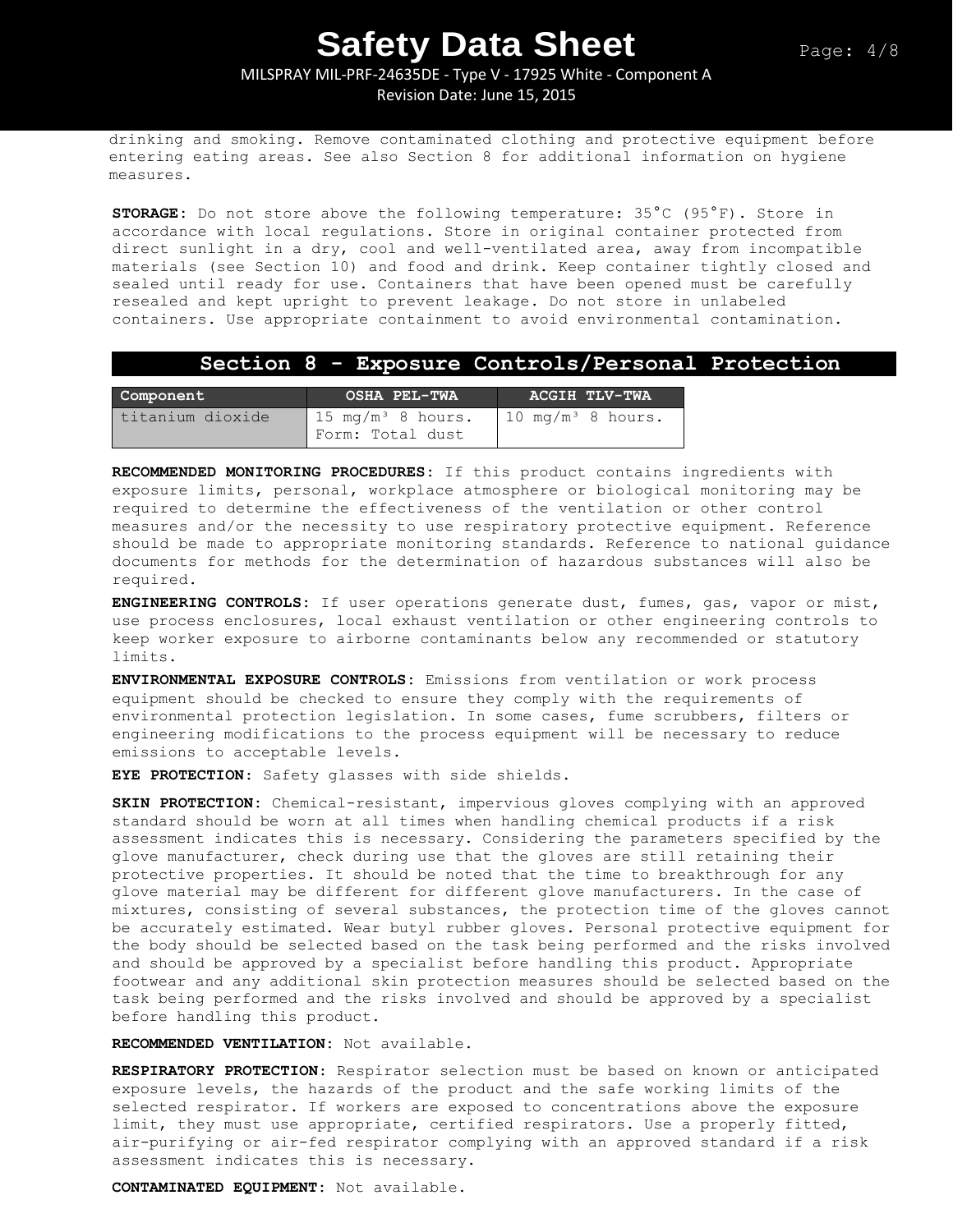MILSPRAY MIL-PRF-24635DE - Type V - 17925 White - Component A Revision Date: June 15, 2015

**HYGIENE:** Wash hands, forearms and face thoroughly after handling chemical products, before eating, smoking and using the lavatory and at the end of the working period. Appropriate techniques should be used to remove potentially contaminated clothing. Contaminated work clothing should not be allowed out of the workplace. Wash contaminated clothing before reusing. Ensure that eyewash stations and safety showers are close to the workstation location.

### **Section 9 - Physical and Chemical Properties**

**APPEARANCE:** White liquid. **ODOR:** Characteristic. **ODOR THRESHOLD:** Not available. **PHYSICAL STATE:** Liquid **% Volume Volatile:** 0% (v/v), 0.181% (w/w) **Formula Lb/Gal:** Not available. **Boiling Range:** >37.78°C (>100°F) **EVAPORATION RATE:** Slower than ether. **pH:** Not available. **MELTING POINT/FREEZING POINT:** Not available. **FLASH POINT:** >37.78°C (>100°F) **FLAMMABILITY:** This material supports combustion. **UPPER/LOWER LIMITS FLAMMABITLITY:** 3.08/1.08 **VAPOR PRESSURE:** 1.6 kPa (12 mm Hg) [room temperature] **EVAPORATION RATE:**  $0.7$  (butyl acetate = 1) **DENSITY:** 11.02 lbs/gal **RELATIVE DENSITY:** 1.32 **SOLUBITLITY:** Insoluble in cold water. **PARTITION COEFFICICIENT:** Not available. **AUTO-IGNITION TEMPERATURE:** Not available. **DECOMPOSITION TEMPERATURE:** Not available. **VISCOSITY:** Kinematic (40°C (104°F)): >0.21 cm2/s (>21 cSt)**VAPOR DENSITTY:** Heavier than air. **Lbs VOC/Gallon Less Water:** Not available. **Gms VOC/Liter Less Water:** Not available. **%Solid. (w/w):** 99.819

### **Section 10 - Stability and Reactivity**

**REACTIVITY:** No specific test data related to reactivity available for this product or its ingredients.

**STABILITY:** The product is stable.

**CONDITIONS TO AVOID:** When exposed to high temperatures may produce hazardous decomposition products.

**INCOMPATIBLE MATERIALS:** Keep away from the following materials to prevent strong exothermic reactions: oxidizing agents, strong alkalis, strong acids.

**HAZARDOUS DECOMPOSITION PRODUCTS:** Decomposition products may include the following materials: carbon monoxide, carbon dioxide, smoke, oxides of nitrogen**.**

**POSSIBILITY OF HAZARDOUS REACTIONS:** Under normal conditions of storage and use, hazardous reactions will not occur.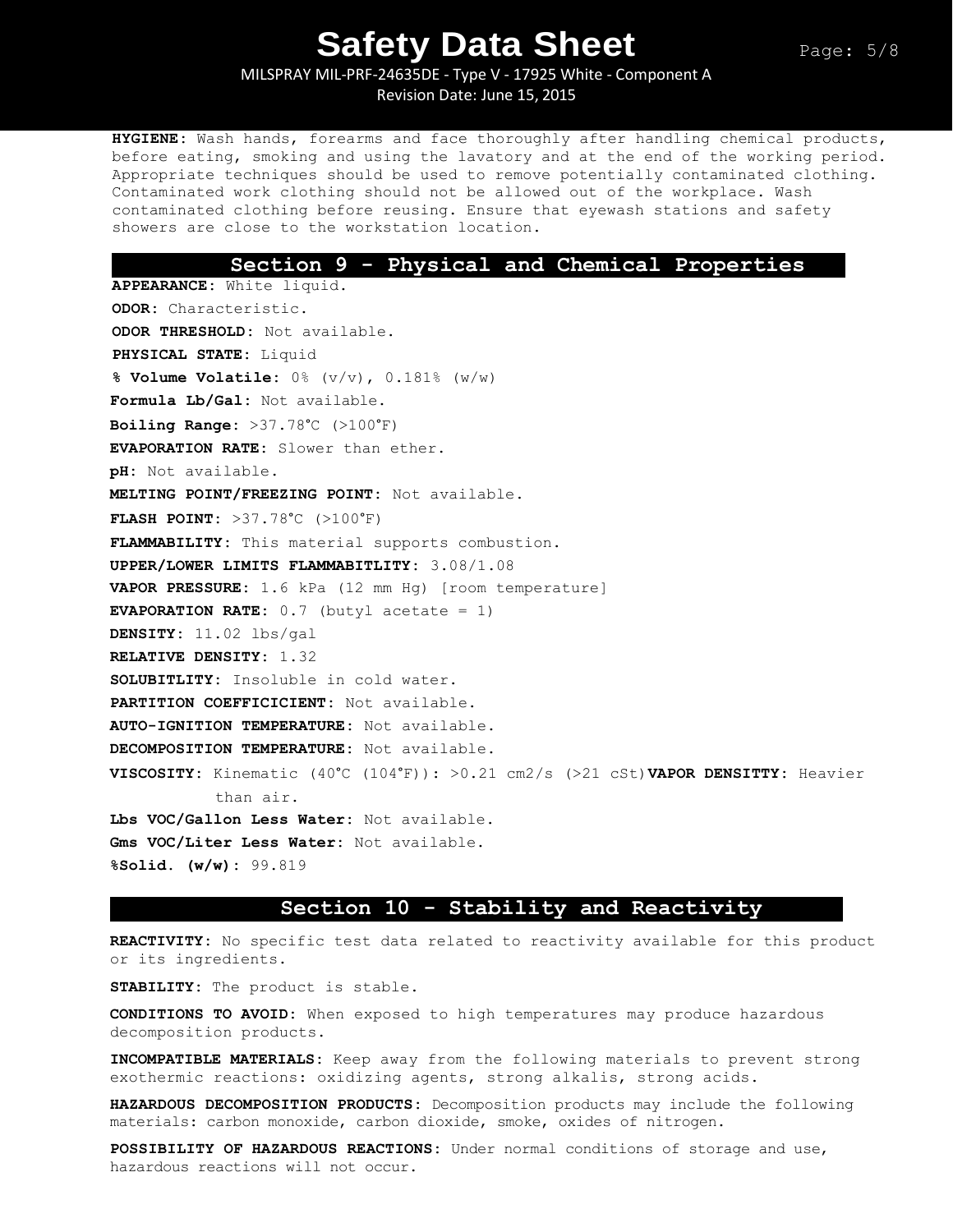MILSPRAY MIL-PRF-24635DE - Type V - 17925 White - Component A Revision Date: June 15, 2015

### **Section 11 - Toxicological Information**

**LIKELY ROUTES OF EXPOSURE:** Eye contact, Skin contact, Ingestion, and Inhalation

**EYE:** No known significant effects or critical hazards. **INHALATION:** No known significant effects or critical hazards. **SKIN:** May cause an allergic skin reaction. **Ingestion:** Harmful if swallowed.

**MEDICAL CONDITIONS AGGRAVATED BY EXPOSURE:** There are no data available on the mixture itself. Trimethoxysilanes are capable of forming methanol if hydrolyzed or ingested. If swallowed, methanol may be harmful or fatal or cause blindness. If splashed in the eyes, the liquid may cause irritation and reversible damage. Ingestion may cause nausea, diarrhea and vomiting. This takes into account, where known, delayed and immediate effects and also chronic effects of components from short-term and long-term exposure by oral, inhalation and dermal routes of exposure and eye contact.

**TARGET ORGANS:** Contains material which causes damage to the following organs: upper respiratory tract, skin, eyes.

**CANCER INFORMATION:** There are no data available on the mixture itself.

**Carcinogenicity:** The following chemicals comprise 0.1% or more of this mixture and are listed and/or classified as carcinogens or potential carcinogens by NTP, IARC, OSHA (mandatory listing), or ACGIH (optional listing). Suspected of causing cancer. Risk of cancer depends on duration and level of exposure.

CAS Number- 13463-67-7 ; Description- Titanium dioxide; % Weight- 10-30%; Carcinogen Rating- 2B (IARC).

**DEVELOPMENTAL INFORMATION:** There are no data available on the mixture itself.

**OTHER:** Once sensitized, a severe allergic reaction may occur when subsequently exposed to very low levels.

**MIXTURE TOXICITY:** Inhalation Toxicity LC50: 2mg/L

#### **ACUTE TOXICITY:**

| Route   | ATE value   |
|---------|-------------|
| $O$ rai | 867.2 mg/kg |

### **COMPONENT TOXICITY:**

| Component                                               | LD50 Oral       |
|---------------------------------------------------------|-----------------|
| I titanium dioxide                                      | Rat >10q/kq     |
| bis $(1, 2, 2, 6, 6$ -pentamethyl-4-piperidyl) sebacate | $Rat$ 3.125g/kg |

## **Section 12 - Ecological Information**

### **ENVIRONMENTAL EFFECTS:** TOXICITY

| Product Name | Result                                                                                   | Species | Exposure |
|--------------|------------------------------------------------------------------------------------------|---------|----------|
|              | Titanium dioxide   Acute LC50 >100 mg/l Fresh water   Daphnia - Daphnia magna   48 hours |         |          |

## **Section 13 - Disposal Considerations**

The generation of waste should be avoided or minimized wherever possible. Disposal of this product, solutions and any by-products should at all times comply with the requirements of environmental protection and waste disposal legislation and any regional local authority requirements. Dispose of surplus and non-recyclable products via a licensed waste disposal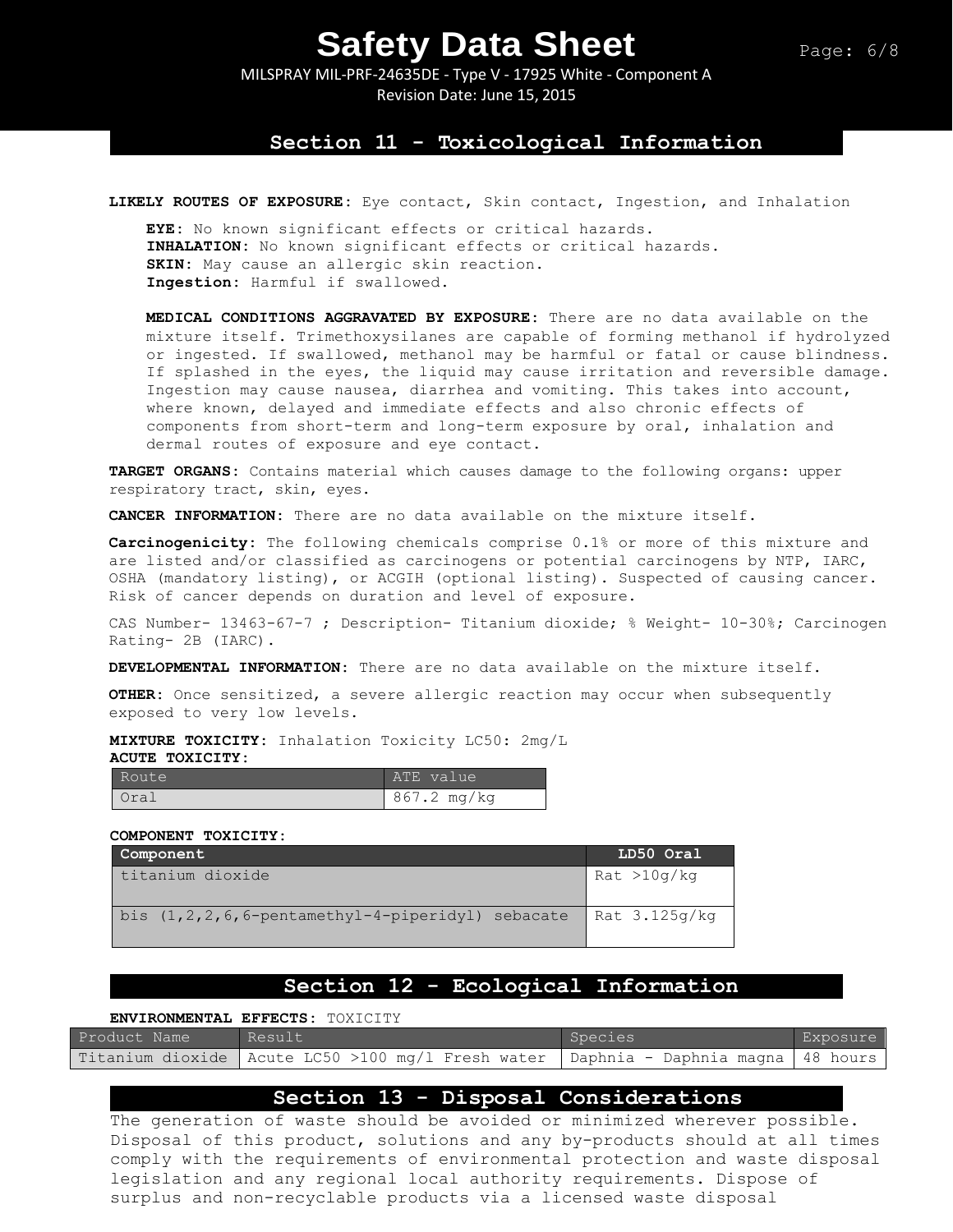MILSPRAY MIL-PRF-24635DE - Type V - 17925 White - Component A

Revision Date: June 15, 2015

contractor. Waste should not be disposed of untreated to the sewer unless fully compliant with the requirements of all authorities with jurisdiction. Waste packaging should be recycled. Incineration or landfill should only be considered when recycling is not feasible. This material and its container must be disposed of in a safe way. Care should be taken when handling emptied containers that have not been cleaned or rinsed out. Empty containers or liners may retain some product residues. Avoid dispersal of spilled material and runoff and contact with soil, waterways, drains and sewers.

| Section 14 - Transport Information |                              |                                                                                      |                                                             |  |
|------------------------------------|------------------------------|--------------------------------------------------------------------------------------|-------------------------------------------------------------|--|
|                                    | <b>DOT</b><br>Classification | <b>IATA</b>                                                                          | IMDG                                                        |  |
| UN Number                          | Not requlated                | UN3082                                                                               | UN1263                                                      |  |
| UN proper shipping name            | Not applicable               | Environmentally<br>hazardous<br>substance,<br>liquid, N.O.S                          | Environmentally<br>hazardous<br>substance,<br>liquid, N.O.S |  |
| Transport hazard<br>class (es)     | Not applicable               | 9                                                                                    | 9                                                           |  |
| Packing group                      | Not applicable               | III                                                                                  | III                                                         |  |
| Environmental hazards              | Not applicable               | Yes<br>(Epoxy, bid<br>$(1, 2, 2, 6, 6-$<br>pentamethyl-4-<br>piperidyl)<br>sebacate) | Yes<br>Not applicable.                                      |  |

**SPECIAL PRECAUTIONS FOR USER:** Transport within user's premises: always transport in closed containers that are upright and secure. Ensure that persons transporting the product know what to do in the event of an accident or spillage.

### **Section 15 - Regulatory Information**

**Section 311/312 Classification:** Immediate (acute) health hazard

Delayed (chronic) health hazard

| <b>Product Name</b> | <b>Fire</b><br><b>Hazard</b> | Sudden<br>release of<br>pressure | Reactive       | Immediate<br>(acute)<br>health hazard | Delayed<br>(chronic)<br>health hazard |
|---------------------|------------------------------|----------------------------------|----------------|---------------------------------------|---------------------------------------|
| Proprietary         | No.                          | No.                              | N <sub>0</sub> | <b>Yes</b>                            | <b>No</b>                             |
| silicone            |                              |                                  |                |                                       |                                       |
| Epoxy               | No                           | <b>No</b>                        | No             | Yes                                   | No                                    |
| titanium            | No                           | No                               | No             | No                                    | Yes                                   |
| dioxide             |                              |                                  |                |                                       |                                       |
| bis                 | No.                          | No                               | No             | Yes                                   | No                                    |
| $(1, 2, 2, 6, 6-$   |                              |                                  |                |                                       |                                       |
| pentamethyl-        |                              |                                  |                |                                       |                                       |
| 4-piperidyl)        |                              |                                  |                |                                       |                                       |
| sebacate            |                              |                                  |                |                                       |                                       |